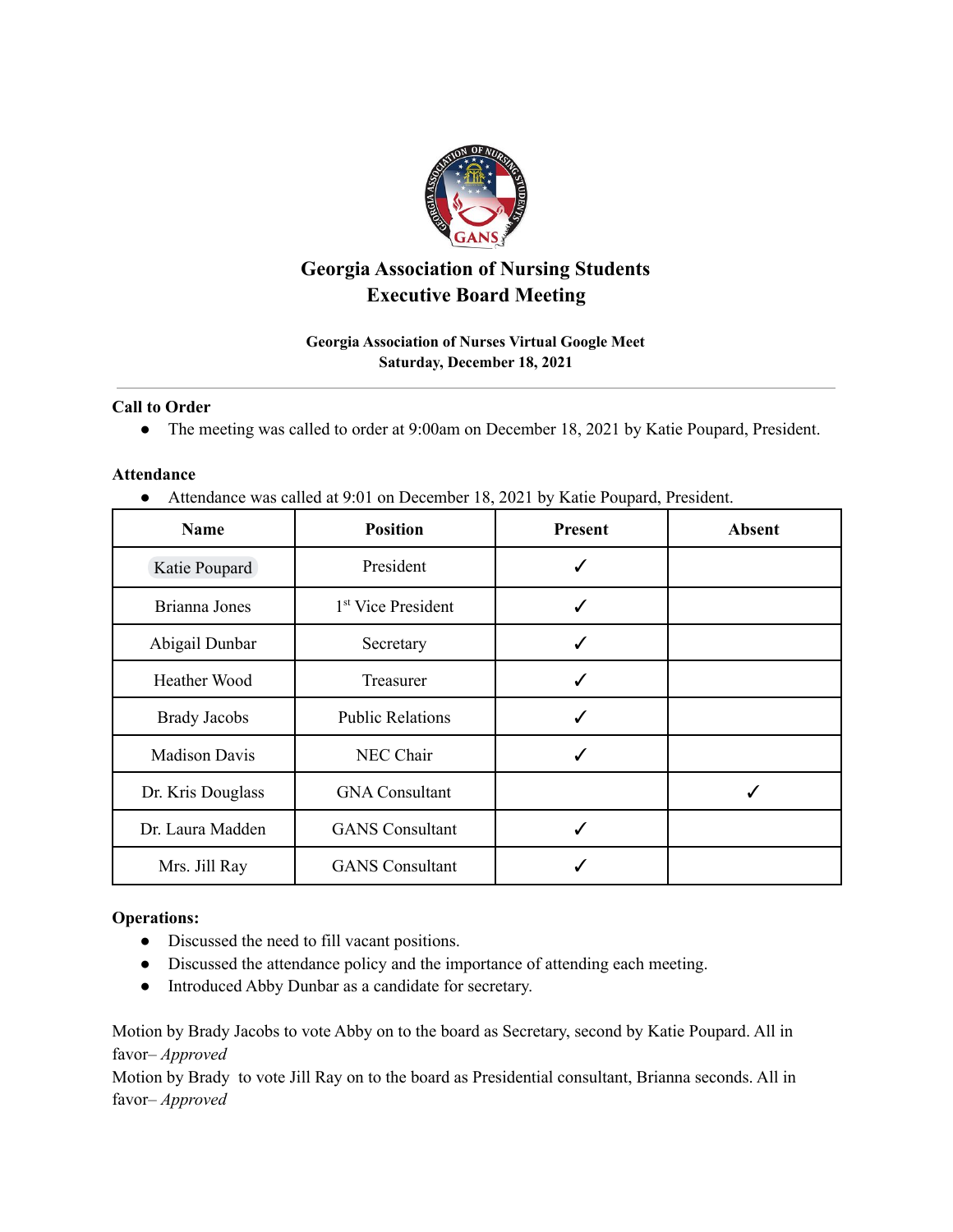### **Old Business**

●

### **New Business**

### **President: Katie Poupard**

●

#### **1st VP: Brianna Jones**

- Discussed keeping the contract with the Sheraton for the State Convention or getting out of contract.
- The 1st Vice President plans to look at other venues for the State Convention.

#### **Secretary: Abby Dunbar**

#### **Treasurer: Heather Wood**

- Treasurer is meeting with the previous treasurer to get all the accounts handed over.
- Treasurer will start getting the budget ready for the NSNA conference

### **PR Director: Brady Jacobs**

- Sponsors:
	- Emailed each sponsor from last year and received responses for the 2022 conference.
- Conference:
	- Discussed getting refunds for last year's conference going virtual- going to reach out to the previous treasurer.
- Group Picture for website
- Discussed waiting for a convention theme

### **NEC Chair: Madison Davis**

● Discussed contacting her with any possible candidates for our board.

### **Adjournment**

- Motion to adjourn the meeting by Katie Poupard, Madison seconds.
- Meeting closed at 10:13am on December 18, 2021 by Katie Poupard, President.